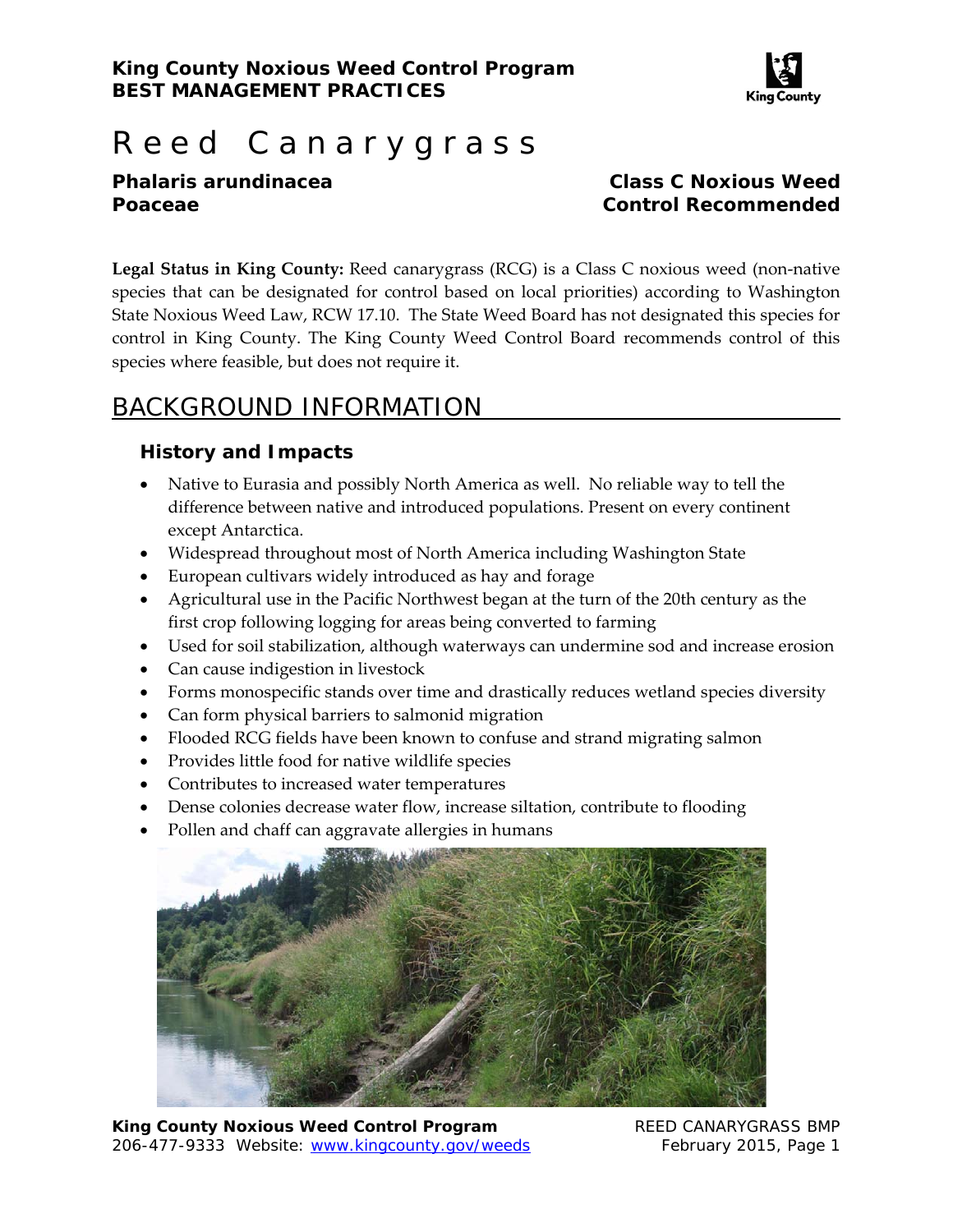

Reed canarygrass leaf and ligule (*left*); reed canarygrass inflorescence w/seeds formed (*right*)

## **Description**

- Cool-season sod-forming perennial grass 3-9 feet (1-3m) tall
- Rhizomes and dead stems can form sod over 1.5 feet (0.5m) thick that few other species can penetrate
- Stems hairless, hollow, to  $\frac{1}{2}$  inch (1.25 cm) in diameter, often reddish near top
- Leaves stick out at a 45 degree angle from the stem
- Leaf blades flat, hairless,  $\frac{1}{4}$  to  $\frac{3}{4}$  inch (0.6-1.9cm) wide, up to 1.5 feet (0.5m) long
- Ligule long and membranous
- Inflorescence is a compact panicle on tall stems high above leaves
- Flowers May to July
- Inflorescence turns from green to purplish in full bloom, then straw colored when seeds form
- Seeds are shiny brown
- Dead stems remain erect and persist throughout the winter, making identification in winter possible

#### **Habitat**

- Grows best in wet to damp soil
- Can tolerate prolonged drought in seasonally wet areas
- Can survive in deeper water if recently inundated
- Wet meadows, streambanks, lake margins, ditches, shallow wetlands
- Full sun, does not tolerate shade well

#### **Reproduction and Spread**

- Spreads by seed, rhizomes and vegetative fragments
- All plant parts float, facilitating spread in standing or moving water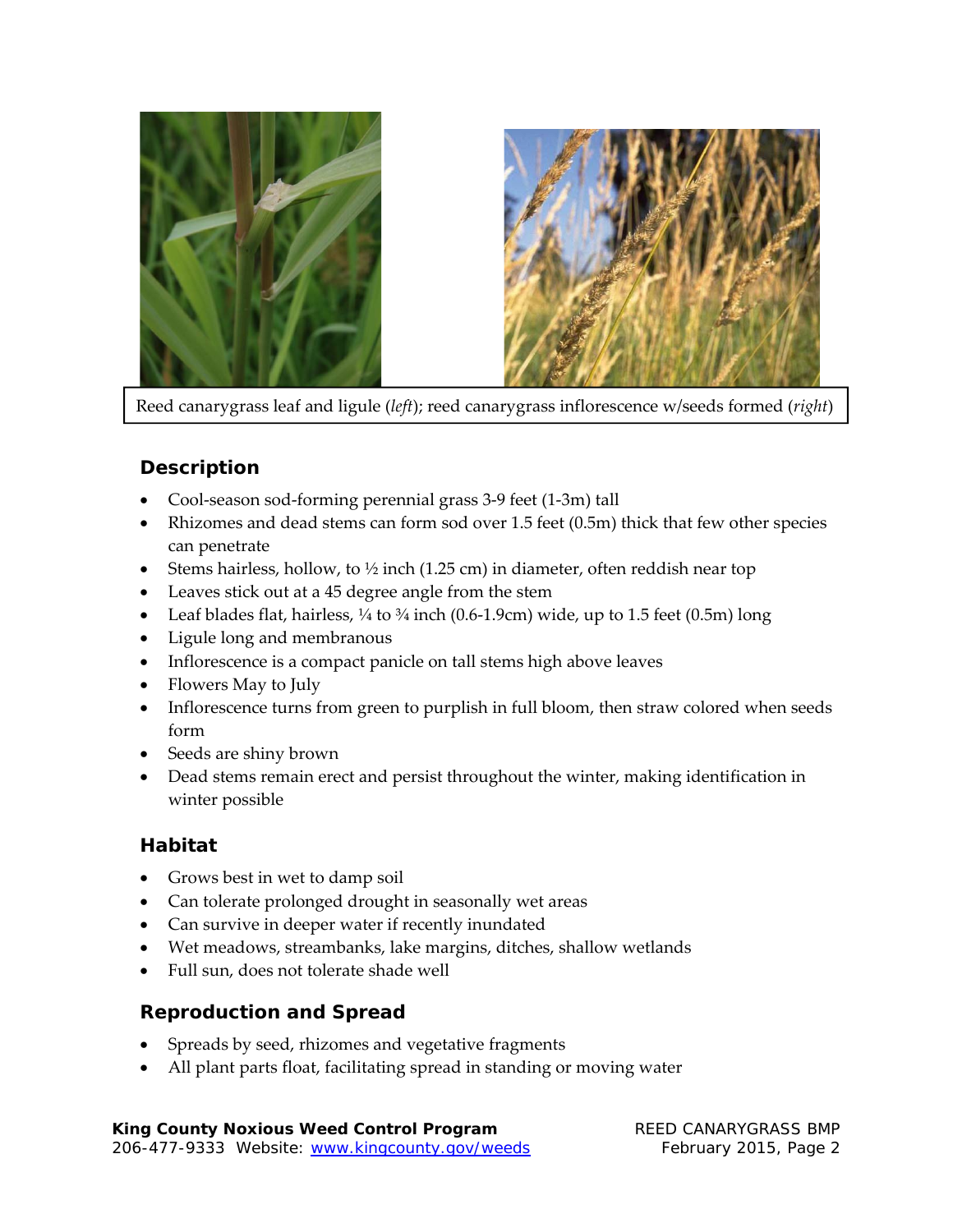- Rhizomes:
	- More common form of spread is by rhizomes
	- Rhizomes can extend over 10 feet per year and form a thick mat
- Seeding:
	- Each inflorescence can produce up to 600 seeds;
	- Seeds will not germinate in dense shade
	- Seed germination generally low, seeds viable for less than four years
	- Cold temperatures required for flowering and seed germination
	- Seeds spread on animals, humans (boots, clothing, tools) and cars/machinery
- Vegetative fragments:
	- Detached stems or rhizomes grow into new plants when in contact with bare soil
- Can become established in a disturbed wetland in less than 12 years

## **Local Distribution**

Very widespread in King County in all available habitats

# CONTROL INFORMATION

 Many of the control techniques discussed below require permits to implement. Refer to the **King County Noxious Weed Control Regulatory Guidelines** for more information on permitting. This document outlines permits and regulations that pertain to physical, cultural, and chemical control methods. The document is available at: www.kingcounty.gov/weeds

#### **Integrated Pest Management**

- The preferred approach for weed control is Integrated Pest Management (IPM). IPM involves selecting from a range of possible control methods to match the management requirements of each specific site. The goal is to maximize effective control and to minimize negative environmental, economic and social impacts.
- Use a multifaceted and adaptive approach. Select control methods which reflect the available time, funding, and labor of the participants, the land use goals, and the values of the community and landowners. Management will require dedication over a number of years, and should allow for flexibility in method as appropriate.
- In most cases, a successful reed canarygrass control project will involve at least two different control methods



Reed canarygrass seeds on muddy boots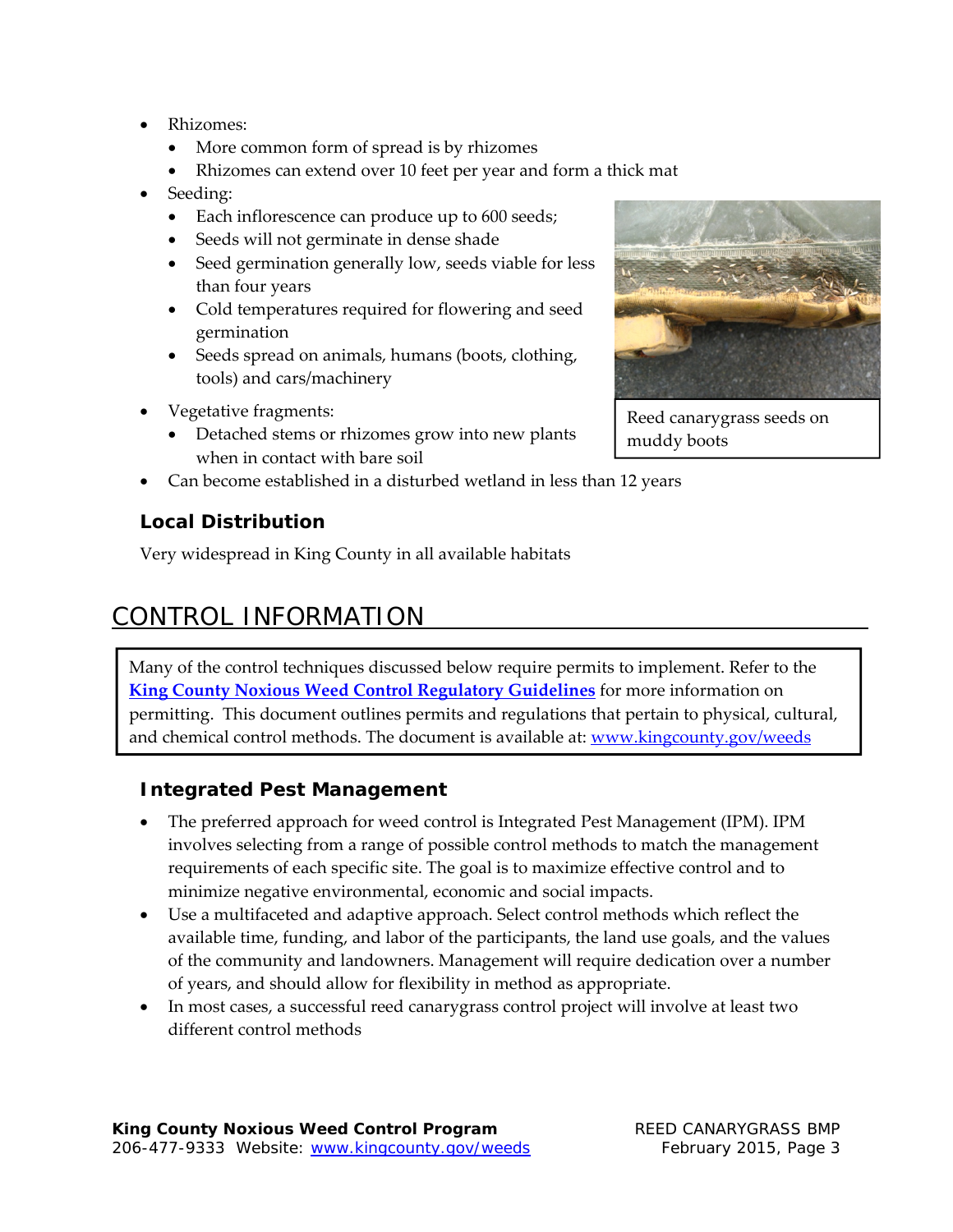## **Early Detection and Prevention**

- Reed canarygrass is identifiable year round. Search for it in winter when other grasses are dormant and RCG's persistent, straw‐colored stalks are easily seen.
- RCG can be slow to invade intact wetland systems with healthy native plant communities. Any RCG plants found in this situation should be pulled or otherwise carefully controlled as soon as possible.
- Prevent plants from spreading away from existing populations by washing vehicles, boots and animals that have been in infested areas.
- Invasion of any disturbed wetland, including wetland restoration sites, is common since RCG is so widespread. Take measures to prevent establishment such as heavily mulching around new plantings and following a regular maintenance regime to remove new introductions.

## **Manual Control: using hand tools**

- Hand pulling and the use of hand tools are allowable in unincorporated King County critical areas. Check with the local jurisdiction for regulations in other locations.
- Pulling is usually not a viable option because rhizomes will remain in the soil and resprout. It is possible to pull seedlings in wet/mucky soil.
- Dig with hand tools only small clumps in soft soil where you have a reasonable chance of removing all roots and rhizomes.
- Cut small patches with hand clippers or machetes as close to the ground as possible to prevent seeding or as part of an integrated approach. Cutting alone will not kill the plants.
- Clean tools after use to minimize risk of spread.
- Always dispose of removed material properly (see below).

## **Mechanical Control: using mechanical tools**

- Mow or cut using an appropriate tool for the infestation location and size (mowers, brush cutters, line trimmers, tractor‐drawn mowers, etc). Follow recommendations below under "Large Infestations/Monocultures" for frequency and timing of mowing.
- Cultivate using discing or tilling machinery as part of an IPM program. Cultivating alone will increase RCG by cutting up and spreading rhizomes unless done frequently through several seasons.
- Burn using a hand‐held weed torch. Several varieties are available online. Follow all instructions and safety considerations for the model you use. Do not use a torch in dry or windy conditions. For best results heat small or cut plants slowly to kill all growth.
- Prescribed burning can stimulate growth if done at the wrong time. In the Pacific Northwest that means that burning alone is impractical since fall burns are usually the only timing possible, and fall is the wrong time of year to burn RCG. However, burning can be used as a pre‐treatment with other methods such as tilling, shade cloth installation or herbicide application, since it will remove above‐ground dead litter.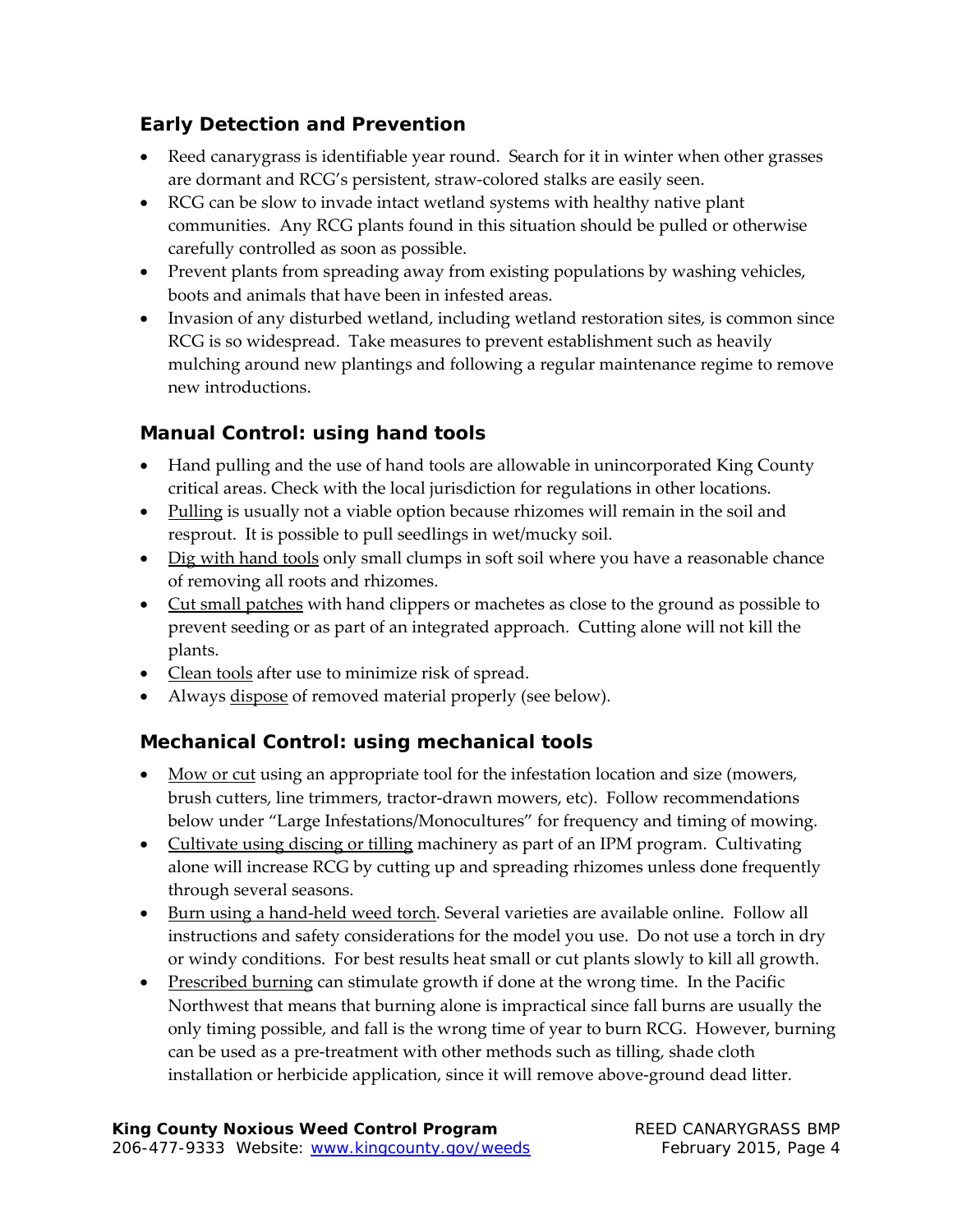Burning may require special permits. Check with your local jurisdiction prior to attempting a prescribed burn. For unincorporated King County check with the Department of Permitting and Environmental Review

(http://www.kingcounty.gov/property/FireMarshal/BurnBanInfo.aspx)

- Excavating (as with a backhoe) is generally not advised. If a wetland restoration design calls for excavating in reed canarygrass‐dominated areas, dispose of all removed plant material properly (see below) and/or bury sod and soil under at least two feet of uncontaminated soil.
- Clean tools and machinery after use to minimize risk of spread.
- Always dispose of removed material properly (see below).

## **Cultural Control**

- **1) Covering**
	- a) Cover with commercially available shade cloth and secure tightly with stakes, rebar, large garden staples or other appropriate devices. Overlap sections of cloth by at least one foot, and extend the coverage at least two feet beyond the edge of the infestation. Monitor edges and seams for shoots from lateral growth of rhizomes. Shade cloth should be left in place for at least two growing seasons. Shade cloth does not biodegrade and must be removed after use.
	- b) Sheet mulch using several layers of thick, clean cardboard (no tape or staples). Overlap pieces by at least one foot and extend coverage at least two feet beyond edge of infestation. Cover cardboard with at least four inches of wood mulch or hog fuel.
	- c) Sheet mulching as described above plus planting densely (2‐3 ft. (0.6‐0.9 m) apart) with live willow stakes has proven successful in the Puget Sound area, but will not work in areas that get flooded.

#### **2) Flooding**

a) If it is possible to manipulate water levels, flood to at least 18 inches (if combined with intensive cultivation) or at least 32 inches if flooding is the only control method.

#### **3) Planting shade**

- a) Establish desirable trees and shrubs to form shade canopy. Where possible, plan to establish a multi-layered dense canopy, preferably with conifers in the overstory. Dense planting of alders or cottonwoods has also been shown to reduce RCG once a canopy is formed.
- b) Install live willow stakes planted at a density of 2‐3 ft. (0.6‐0.9 m) apart.
- c) Any planting effort must include monitoring and spot control of reinvasion for several seasons until trees and shrubs are large enough to compete with RCG. Heavy mulching when plants are small will help.
- d) Incomplete shade will allow RCG to recover and/or re‐invade.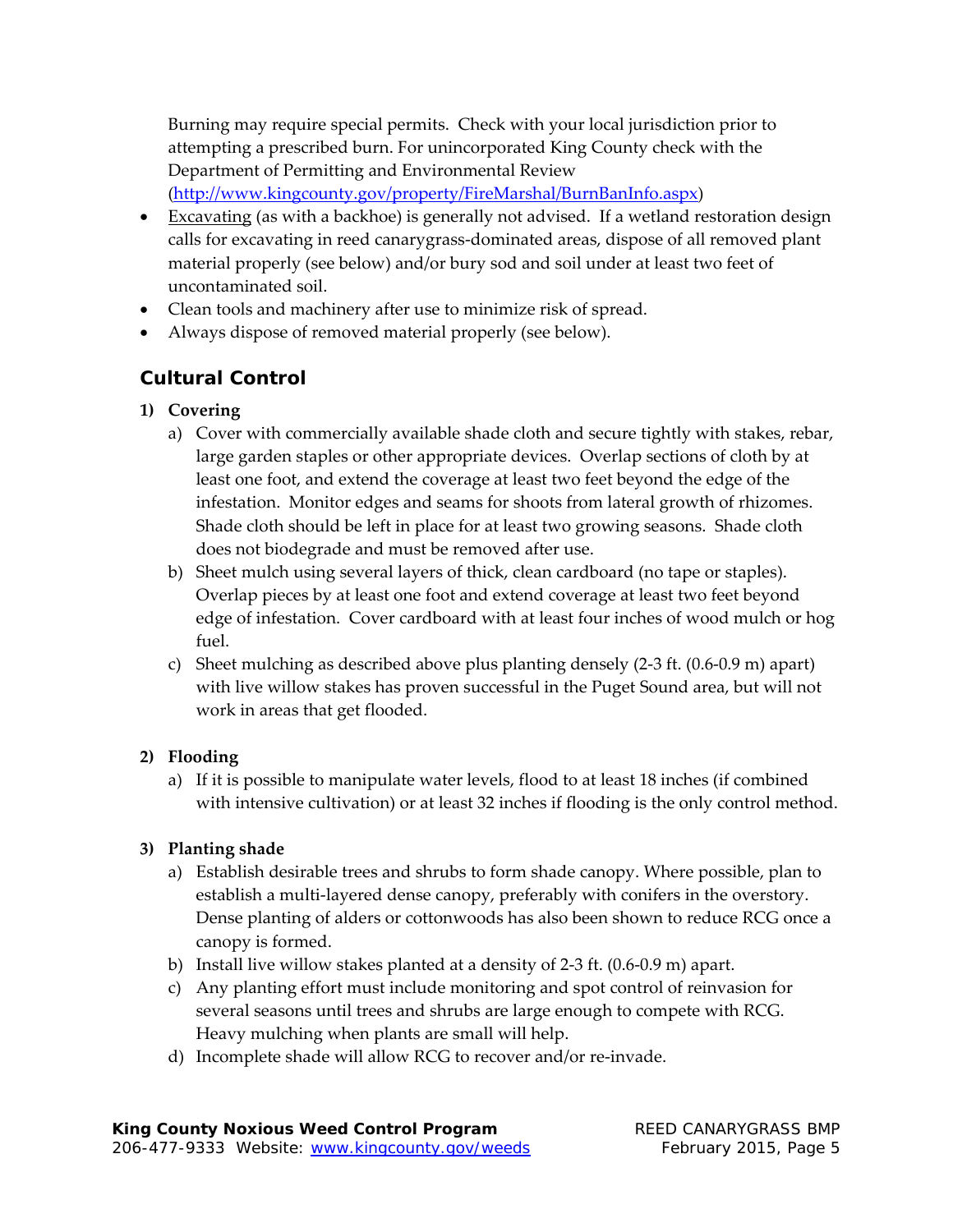## **Chemical Control**

#### **Precautions**

- 1) Herbicides should only be applied at the rates and for the site conditions and/or land usage specified on the label of the product being used. **Follow all label directions**.
- 2) For your personal safety, at a minimum wear gloves, long sleeves, long pants, closed toe shoes, and appropriate eye protection. Follow label directions for any additional personal protection equipment needed.
- 3) Permits and licenses are required for all chemical control in water and where herbicide is likely to drift into water.
- 4) Herbicides can only be applied to aquatic systems in Washington State by a licensed pesticide applicator with an aquatic endorsement on their license.
- 5) A Washington State pesticide license with an aquatic endorsement is also required for the purchase of aquatic herbicides. **NEVER apply non‐aquatic herbicide formulations to water since many include ingredients toxic to aquatic organisms**.

## **Application Methods**

- 1) Small areas can be successfully treated with one application, but larger areas may require several years of treatment to exhaust the seed bank.
- 2) Spot spray small infestations taking care to avoid damaging surrounding vegetation.
- 3) Herbicide application prior to covering or sheet mulching can increase efficacy of those methods. Allow for enough time for the herbicide application to take effect so the read canarygrass is dead prior to mulching.
- 4) Small patches (less than 2 feet in diameter) can be tied in a bunch just before flowering, cut above the tie and then treated with a 33% glyphosate solution applied directly to the stems.
- 5) Wick‐wipe using a wick‐wipe tool or hand swiping.
- 6) Wick‐wipers attached to a tractor can treat tall stands without affecting shorter vegetation underneath.

#### **Specific Herbicide Information**

- 1) **Glyphosate** (aquatic labeled trade names include Rodeo ®, AquaMaster ®, Aquaneat ®, Glypro ®). Effective when applied in a 1.5 to 5 percent solution with a nonionic, surfactant (only use surfactants approved for use in aquatic areas by Washington Department of Ecology).
- 2) **Imazapyr** (aquatic formulations include Habitat ® and Polaris®). Effective when applied at a 1.5 percent solution with a nonionic surfactant (only use Ecology‐approved aquatic surfactants). Imazapyr remains active in soil for some time and may cause collateral damage to nearby vegetation, including trees. Recommended only when applied to a RCG monoculture where the site will not be replanted until the following growing season or later. Conducting a soil bioassay prior to planting is recommended to avoid any residual effects from the herbicide in the soil.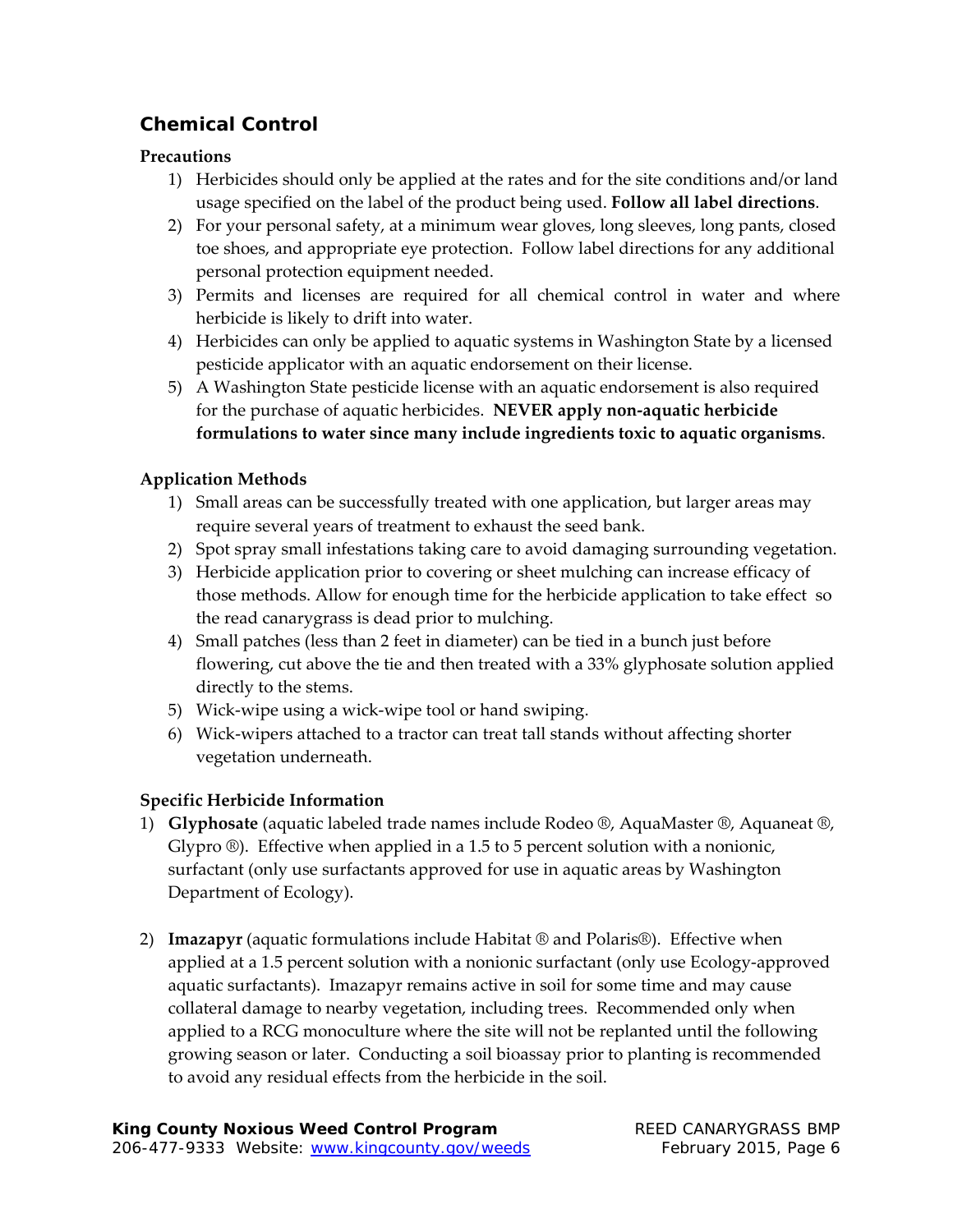The mention of a specific product brand name in this document is not, and should not be construed as *an endorsement or as a recommendation for the use of that product*.

Chemical control options may differ for private, commercial and government agency users. Additional information and recommendations can be found in the references listed at the end of this document. **For questions about herbicide use, contact the King County Noxious Weed Control Program, Washington State Department of Agriculture or Washington State Department of Ecology.**

## **Biological Control**

• There is no known biocontrol at this time.

# BEST MANAGEMENT PRACTICES

Reed canarygrass is widespread in King County, and eradication is unlikely in all but the most isolated locations. Reinfestation is likely unless control, monitoring and maintenance are carefully planned and implemented. Successful long term control will follow these steps:

- 1. **Prevention**: If you have a wetland dominated by native plants, monitor the edges and immediately remove any reed canarygrass you find. Avoid disturbing the wetland.
- 2. **Remove existing plants:** Follow the recommendations below that best suit your situation to remove or kill all existing reed canarygrass plants in the infestation. Generally work first in least infested areas, moving towards more heavily infested areas.
- 3. **Deplete seed bank:** In all but early pioneering infestations the seed bank should be depleted if at all possible before replanting the area (if necessary). Allow seeds to grow and then remove the plants several times over at least two seasons for best results. Seeds can remain viable for up to four years.
- 4. **Revegetate** with shade‐producing or highly‐competitive native or other desirable species. Choose plants that will thrive in your location. Best results are obtained with a planting plan that will ultimately establish a multi‐layered shade canopy, preferably coniferous, but lighter shade or other plant communities can reduce the impact of reed canarygrass. Consult a restoration specialist for assistance with your area.
- 5. **Monitoring and maintenance** of any controlled site is imperative until desirable vegetation becomes well established. Any site left unmaintained will revert back to reed canarygrass within a few years.

**Permits may be required for some control techniques and some situations. See Control Information section above for more information.**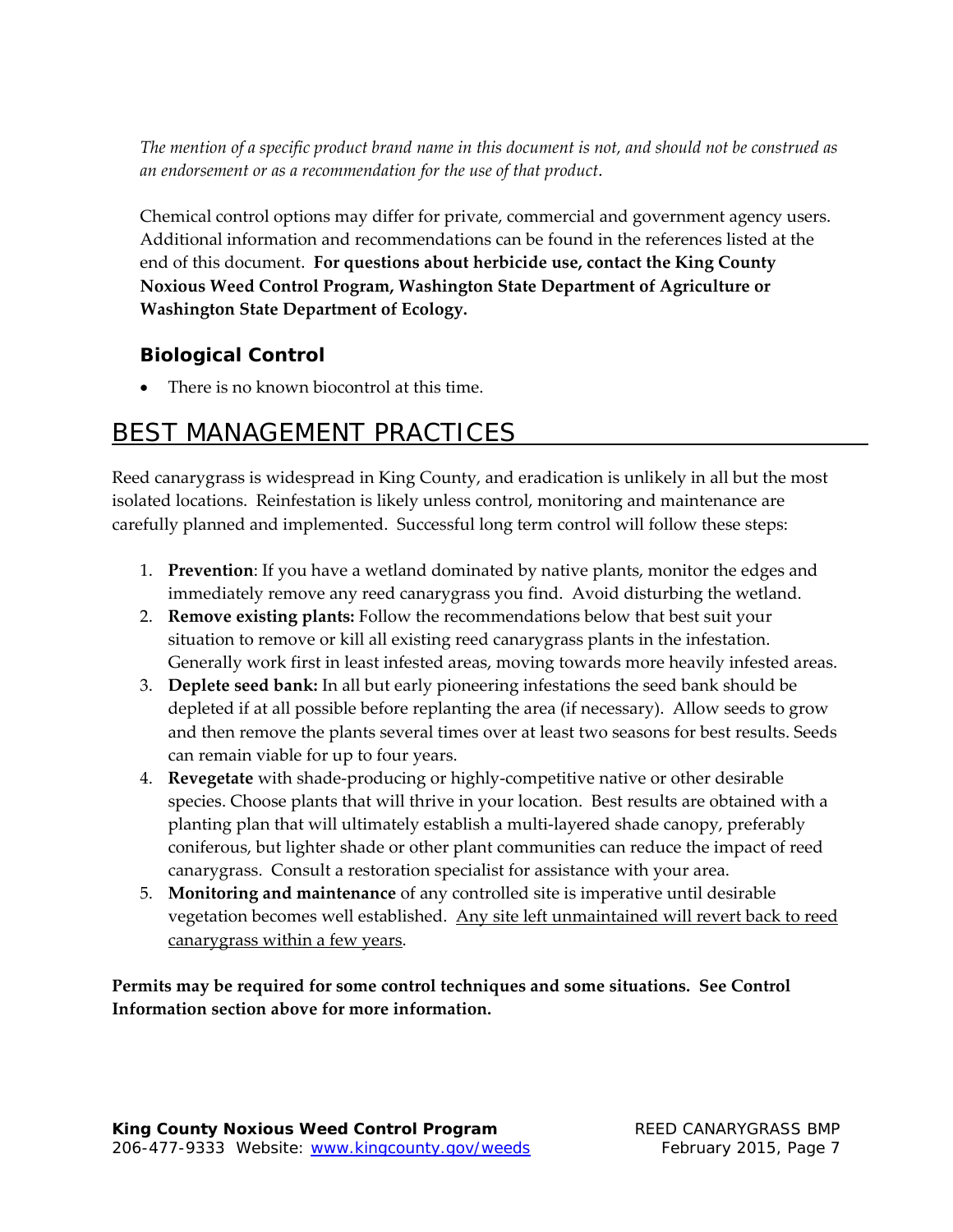## **Small Infestations**

- Manual: Not practical for any but the smallest patches. Hand dig when the ground is soft. Be sure to remove all roots and rhizomes. Any roots or rhizomes left in the soil will resprout. Monitor the site for regrowth. Properly dispose of all removed plant material.
- **Shade:** Cover with shade cloth or sheet mulch with several layers of cardboard and four to six inches of wood mulch. Leave in place for at least one growing season. Monitor the edges for shoots coming up from lateral growth of rhizomes. Efficacy can be increased by pre‐treating with herbicide (allow enough time for the herbicide to kill the reed canarygrass before covering), flaming, or removing above ground plant material at or just after flowering, either with hand tools or a line trimmer. Properly dispose of all removed plant material.
- **Burn**: Flaming using hand‐held weed torch (many varieties available online) may be possible in some situations. Remove dead stems and thatch as much as possible prior to flaming to reduce threat of smoke and fire. Flame emerging shoots frequently during at least one growing season to weaken and kill roots. Monitor site for regrowth.
- **Chemical:** Spot spray or wick wipe with approved aquatic herbicide just past flowering stage when maximum energy has been depleted from the root system.

## **Large Infestations/Monocultures**

Multiple methods will be required in most situations for large infestations.

- 1. **Remove or kill established plants.** Depending on feasibility, site conditions and resources, use mowing, cultivation, flooding, burning or herbicide alone or in combination. Research has demonstrated that the following combinations work in many situations:
	- Mow at least 5 times per year for several years.
	- Mow in late spring and again in August, spray in October‐November, repeat for at least three growing seasons.
	- Mow or burn in late spring, then cultivate repeatedly (every two weeks). Repeat at least two growing seasons.
	- Spray in late spring and late fall for at least two growing seasons.
	- Cultivate, then flood: Cultivate as soon as possible in spring; be sure to get entire sod layer. Allow sod to dry out, repeating cultivation throughout growing season to ensure thorough drying of the entire infestation. At the end of the growing season, flood to at least 18 inches through late spring the following year.
	- Where manipulation of water levels is possible, flood to at least 32 inches (0.85m) and maintain that depth for at least one growing season. Use other methods to control around the edges of the flooded zone. If using flooding only, additional seasons may be required, or other methods should be used to control regrowth after water levels drop.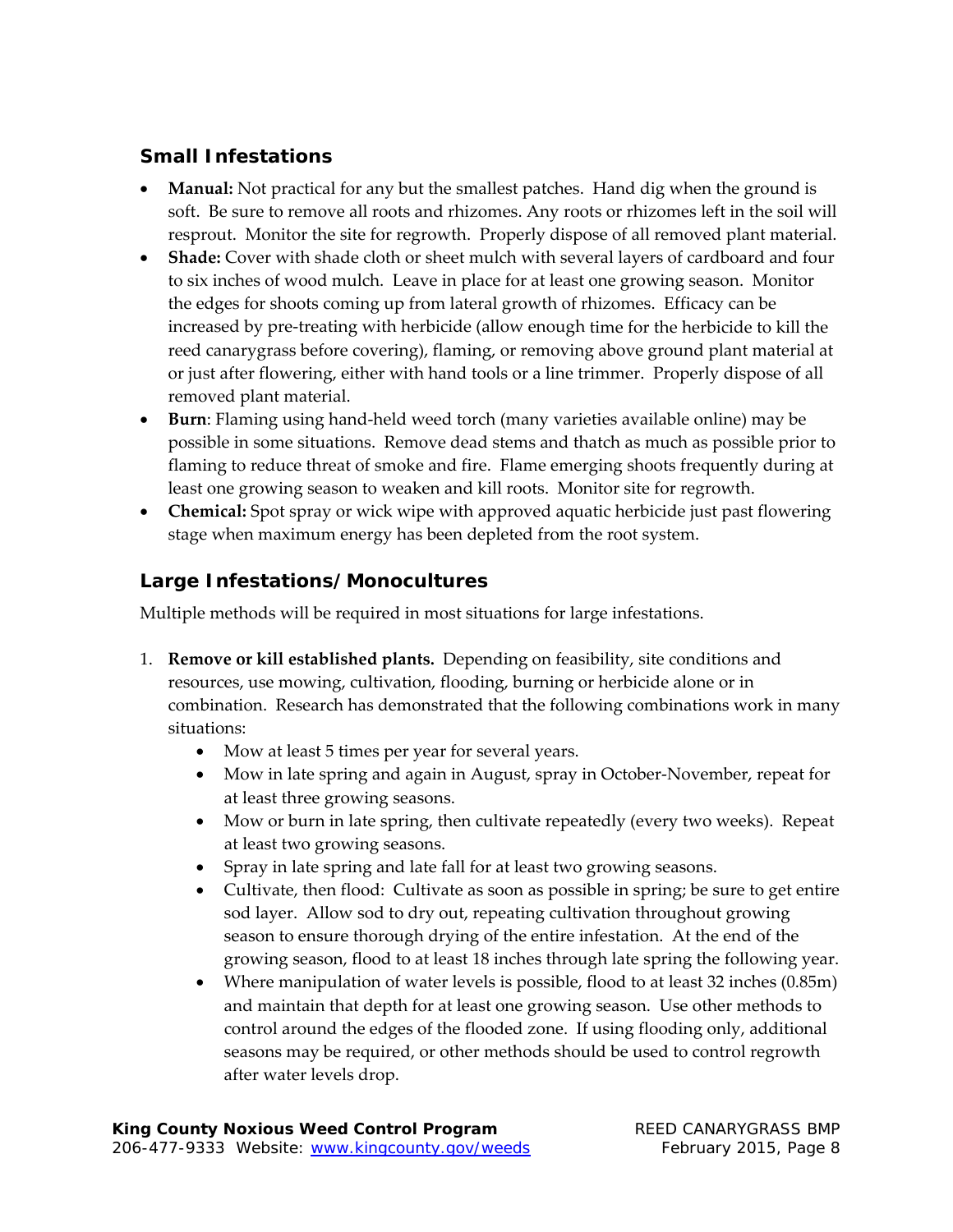- Note: mowing or burning alone fewer than 5 times per growing season has been shown to INCREASE reed canarygrass density.
- 2. **Eliminate seed bank.** This may not be necessary if long‐term goal includes establishment of multi-layered canopy for shade, however it is critical if shade establishment is not planned. Seeds remain viable for up to four years. Allow seeds to germinate and then control the seedlings in one of the following ways:
	- Cultivate repeatedly over at least two growing seasons
	- Flame or apply herbicide to seedlings as they emerge
	- Flood the area where seedlings are present
- 3. **Establish desirable vegetation.** Shading is the best long‐term control strategy. Where possible, establish a multi‐layered dense canopy, preferably with conifers in the overstory.
- 4. **Live willow stakes** installed 2 to 3 feet (0.60‐0.91 m) apart in areas of shallow inundation or high soil moisture content can diminish RCG within two growing seasons.
- 5. **Monitor for regrowth/reinvasion and maintain site.** Control regrowth and re‐ infestations using techniques for small patches.

## **Control in Irrigation Ditches**

For control of reed canarygrass in the maintenance of agricultural ditches, follow the recommendations in the **Manual of Best Management Practices for Maintenance of Agricultural Waterways in King County**.

http://www.kingcounty.gov/environment/waterandland/stormwater/agricultural-drainageassistance/waterway‐maintenance‐bmp‐manual.aspx .

## **Control Along Road Rights-of-Way**

- Follow appropriate recommendations as described above for small or large infestations.
- Spot spray infestations in mixed vegetation, taking care not to spray beneficial plants.
- Do NOT mow plants in seed.

## **Disposal Methods**

- Above‐ground vegetative plant parts can be composted in a professional composting facility.
- Many plant parts will form roots if left in contact with moist soil. If composting on site, dry thoroughly on a tarp or black plastic before composting.
- Plant parts can be burned where conditions allow. Follow local burn regulations
- Rhizomes, plants in seed, and sod should be disposed of in a landfill.
- All plants parts, including seed, roots and sod, can be buried a minimum of two feet deep in weed‐free soil. Buried RCG must remain undisturbed for at least four years.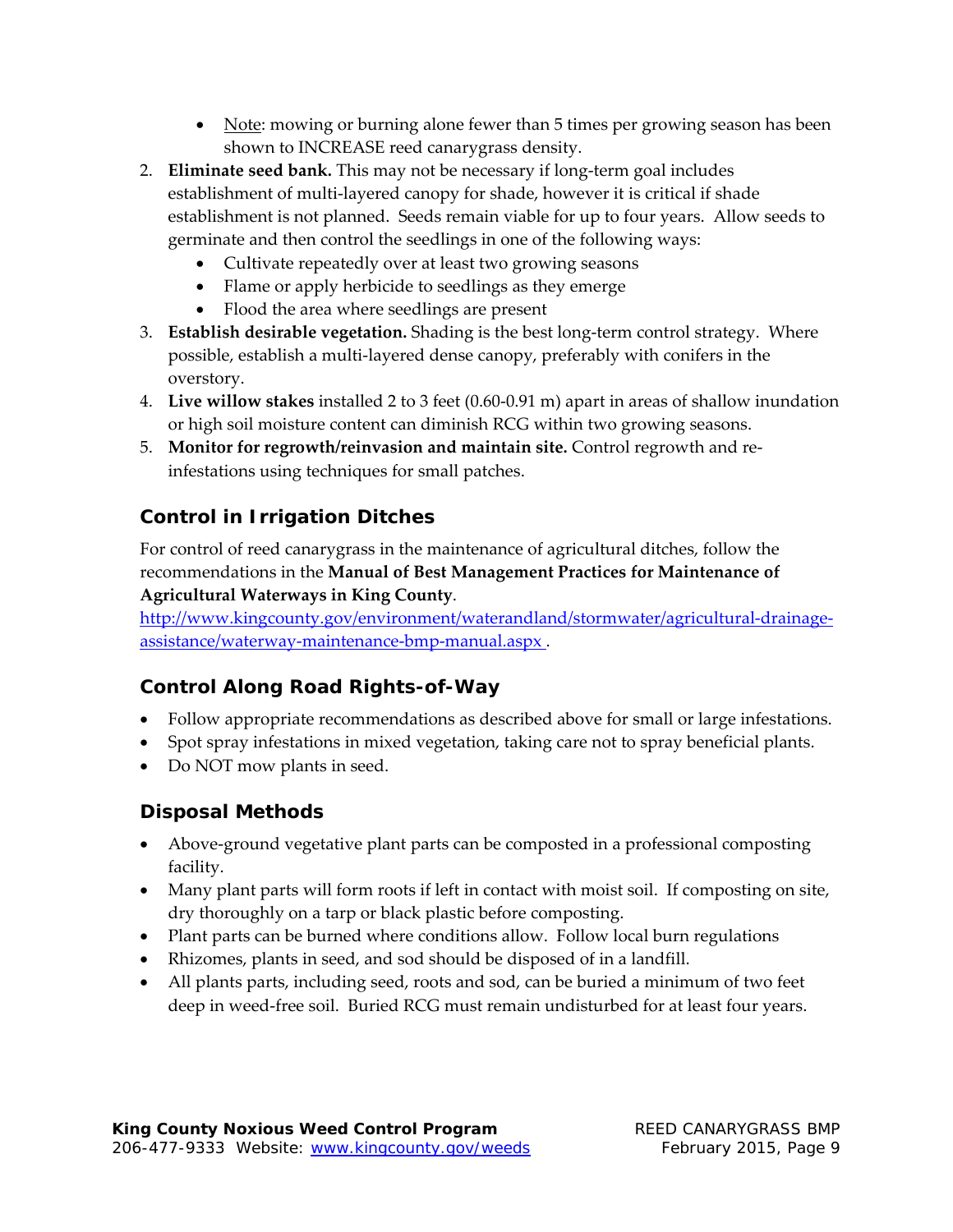# REFERENCES

Antieau, Clayton J. 1998. Biology and Management of Reed Canarygrass, and Implications for Ecological Restoration. Society for Ecological Restoration. http://www.ser.org/sernw/pdf/RCG\_BIO\_MGT.pdf.

Apfelbaum, Stephen I. and Charles E. Sams. 1987. Ecology and control of reed canarygrass. Natural Areas Journal 7: 69‐74.

Dobrowolski, J.P.` and T.W. Miller. 2004. Reed canarygrass – a formidable foe for Washington's riparian areas. Sustaining the Pacific Northwest: Food, Farm, and Natural Resource Systems 2(3):11‐13.

Foster, R.D. and P.R. Wetzel. 2005. Invading monotypic stands of *Phalaris arundinacea*: a test of fire, herbicide, and woody and herbaceous native plant groups. Restoration Ecology 13:318‐324.

Hook, P.B. and J.K. Klausmann. 2008. *Streamside Revegetation and Reed Canarygrass Suppression at Silver Creek Preserve*, Project Completion Report Prepared for The Nature Conservancy, Idaho Field Office by Intermountain Aquatics, Inc., Driggs, ID

Hook, Paul B., K.M Salsbury and J. M. Klausmann. 2009. Revegetation of reed canarygrass infested riparian areas: performance of pre‐vegetated coir after 3 to 6 years. National Meeting of the American Society of Mining and Reclamation, Billings, MT, *Revitalizing the Environment: Proven Solutions and Innovative Approaches.* R.I. Barnhisel (Ed.) Published by ASMR, 3134 Montavesta Rd., Lexington, KY 40502.

http://asmr.us/Publications/Conference%20Proceedings/2009/0597‐Hook‐ID.pdf.

Invasive Plants Association of Wisconsin Reed Canary Grass web page http://www.ipaw.org/invaders/reed\_canary\_grass/index.aspx

Jenkins, Noah J., J Alan Yeakley, Elaine M. Stewart. 2008. First‐Year Responses To Managed Flooding Of Lower Columbia River Bottomland Vegetation Dominated By *Phalaris arundinacea.*Wetlands 28(4):1018‐1027.

Kercher, S. M. and J. B. Zedler. 2004. Multiple disturbances accelerate invasion of reed canary grass (*Phalaris arundinacea* L.) in a mesocosm study. Oecologia 138:455–464

Kilbride, K.M. and F.L. Paveglio. 1999. Integrated pest management to control reed canarygrass in seasonal wetlands of southwestern Washington. Wildlife Society Bulletin 27:292‐297.

Kim, K.D., K. Ewing and D. E. Giblin. 2006. Controlling *Phalaris arundinacea* (reed canarygrass) with live willow stakes: a density‐dependent response. Ecological Engineering 27:219‐227